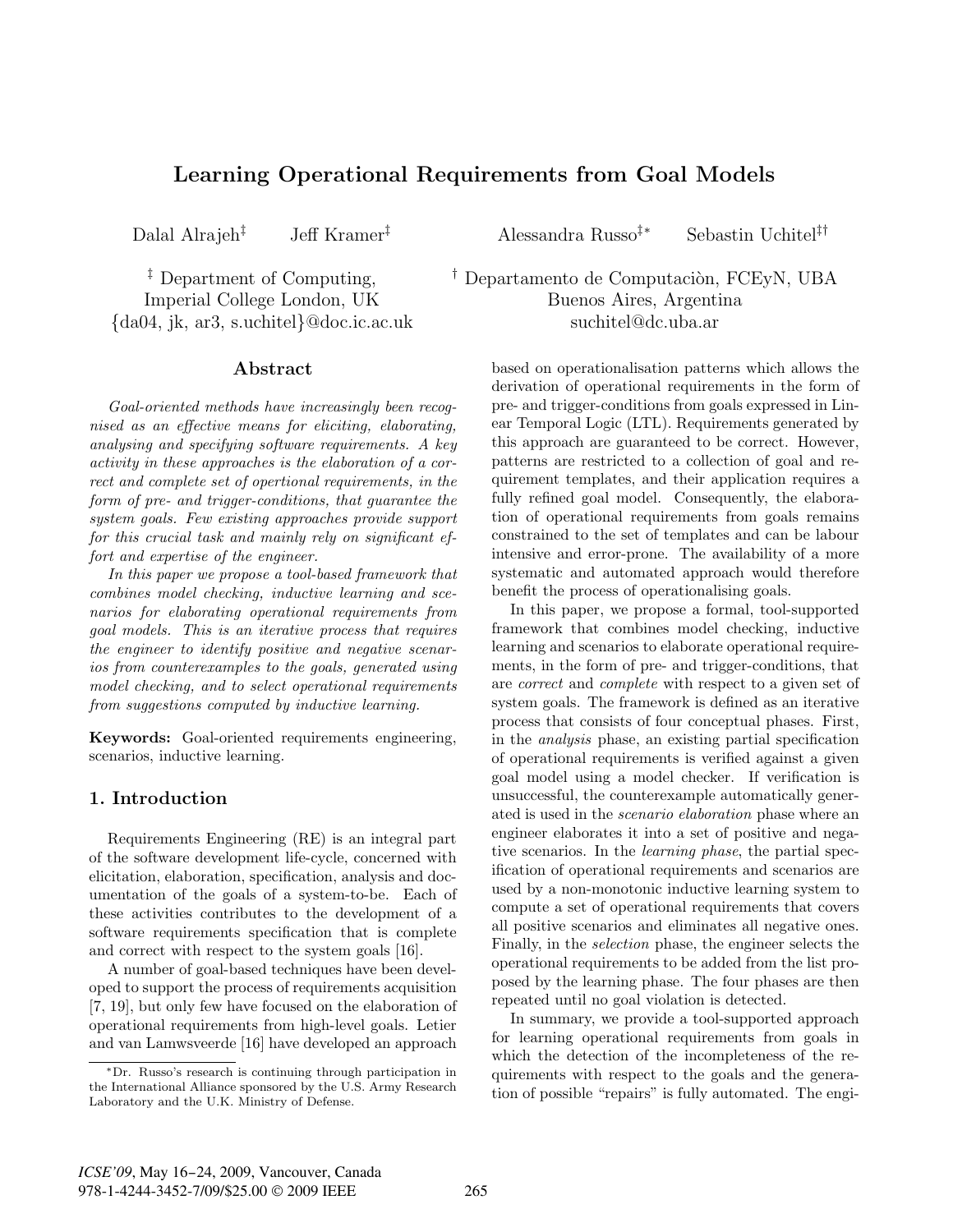neer's intervention is required only for the elaboration of scenarios and the selection of operational requirements from the suggested repairs.

This paper is organized as follows. Section 2 illustrates the problem using a simplified version of the Safety Injection System described in [4]. Section 3 describes the main features of our approach. Section 4 provides an illustrative case study on a real eventdriven system, the Mine Pump System [12]. Section 5 discusses some of the outcomes of the case studies and how the approach relates to other applications of learning techniques to requirements engineering. A summary and some remarks about future work conclude the paper.

## 2 Motivation

Consider the safety injection system described in [4, 14] where an Engineered Safety Feature Actuation System (ESFAS) is needed to prevent or minimize damage to the coolant system whenever a fault occurs such as loss of coolant. The system includes a built-in sensor which measures the pressure levels. If it detects an fall below a preset threshold then it sends a safety injection signal to the safety feature component which is responsible for dealing with the incident. Suppose the engineers identifies the goals:  $G1 =$  "The safety injection signal should be on when the water pressure is below the low set point while the safety injection is not overrid $den^{\prime\prime}$  and  $G2 = \text{``The safety injection signal should be}$ on when the water pressure is below the low set point while the reactor is on". The problem of elaborating operational requirements from such goals lies in identifying the system operations and characterizing their pre- and trigger-conditions (i.e. the conditions under which an event *can* and *must* happen respectively) such that they guarantee the satisfiability of the goals over (discrete time) event-based models [15].

The ESFAS operations are *startSignal* and *stopSig*nal for turning the safety injection signal on and off, and *enableSignal* and *overrideSignal* for enabling and overriding the safety injection signal. An example of operational requirement that needs to be elaborated for the operation *stopSignal*, given the above goals, is the pre-condition "the water pressure is not low or the safety injection signal is overridden", meaning that if the water pressure is 'Low' and the safety injection signal is not 'Overridden' at the beginning of a time unit, then stopSignal cannot occur during that time unit. Another example of operational requirement is the trigger-condition for startSignal of the form "the water pressure is low and the safety injection signal is not overridden", meaning that if the water pressure is 'Low' and the safety injection signal is not 'Overridden' at the beginning of a time unit, then startSignal must occur during that time unit.

How can pre- and trigger-conditions over operations be derived in a systematic way and so that they guarantee the system goals? In this paper we propose a formal tool-assisted approach for supporting the elaboration of operational requirements like those described above. It is an iterative process that makes use of standard model-checking, scenarios and inductive learning to elicit new operational requirements in each cycle.

Let us assume that the initial specification includes a trigger-condition for startSignal and the following domain knowledge about the operations *startSignal*, stopSignal, enableSignal and overrideSignal: startSignal turns the safety Injection on, *stopSignal* turns it off, enableSignal enables it and overrideSignal overrides it.

A valid implementation of such an operational specification allows the scenario depicted in Figure 1. Scenarios are represented as Message Sequence Charts [11], where the clock labels the beginning/end of time units. Figure 1 describes a situation in which initially, the water pressure is below low, the safety injection signal is off and overridden. Then *enableSignal* occurs making the safety injection signal enabled, followed by a rise and a drop in the water pressure occurs. Subsequently, *startSignal* turns the safety injection signal on and then a rise in the water pressure happens. Finally, stopSignal is commanded. Notice, in Figure 1, the last time unit (i.e. between the last two clock labels) starts with the water pressure being below low and the safety injection signal not overridden and ends with the safety injection signal being off. This is a violation of goal  $G1$ described above.



**Figure 1.** A violation of goal G1.

An engineer, faced with this example could recognize this scenario as an example of an incorrect occurrence of stopSignal and could easily provide an example of a correct occurrence of the same event. Alternatively, the engineer could identify the trace as an undesirable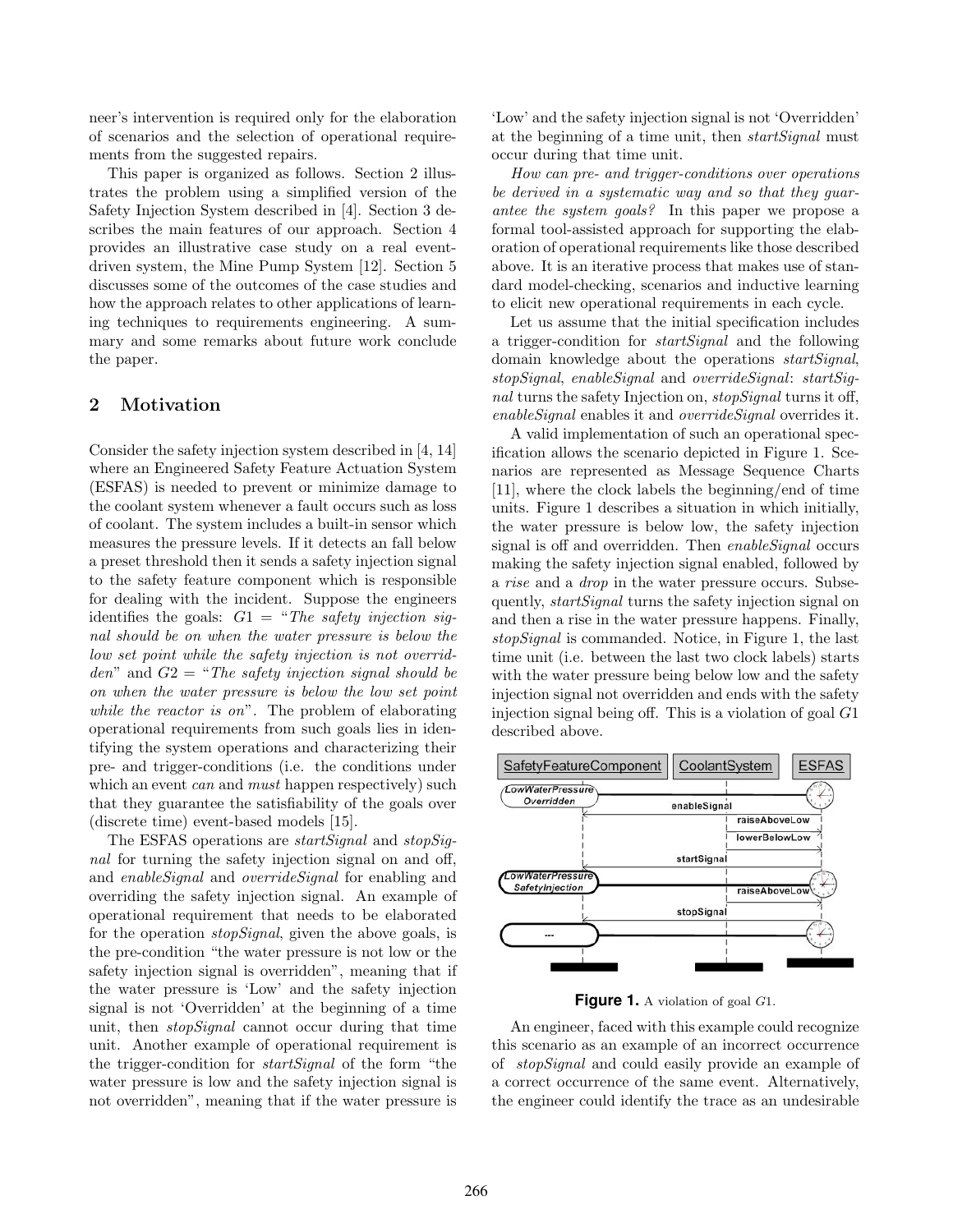occurrence of startSignal since there is no point in sending the signal if the signal is initially overridden. Let us assume the latter, and that the engineer provides the scenario in Figure 2 as an example of desirable occurrence of startSignal.



Figure 2. Desirable Occurrence of startSignal

From these two scenarios it is possible to learn the pre-condition for startSignal "the safety injection signal is not overridden", which could be validated by the engineer and then added to the specification. The new specification would no longer allow traces of the form given in Figure 1. The process above could be repeated, presenting the engineer with other examples of goal violations (if any). For instance, checking the new specification against G2 would result in the counterexample shown in Figure 3. The engineer must then provide an example of how the system should have behaved (e.g., Figure 4) from which the new trigger-condition, "the water pressure is below low while the reactor is on", for startSignal could be learned. Such a procedure could be continued until the complete operational specification shown in Figure 5 is produced.



**Figure 3.** A violation of goal G<sub>2</sub>

In this paper we shall demonstrate how counterexamples to system goals are automatically generated (see Section 3.1), how an engineer can elaborate from these counterexamples positive and negative scenarios



**Figure 4.** Desirable Occurrence of startSignal

```
Pre(startSignal) =¬Overridden
Pre(stopSignal)=¬LowWaterPressure ∨ (Overridden
                        ∧ ¬ReactorOn)
Trig(startSignal)=LowWaterPressure∧
                        (¬Overridden ∨ ReactorOn)
```
**Figure 5.** A complete set of operational requirements with respect to the ESFAS goals

(see Section 3.2), how proposals for operational requirements are automatically induced from these scenarios (see Section 3.3) and how an engineer may pick between the various proposals (see Section 3.4).

## 3 Approach

Starting from a collection of system goals (or goal model), G, and operational requirement specification, Spec, that does not satisfy the system goals, our approach provides a systematic way for extending the specification with pre- and trigger-conditions for system's events so that the derived new specification  $Spec'$ satisfies the goals. The approach is composed of four phases (see Figure 6).

#### 3.1 Phase 1: Analysis Phase

This phase is concerned with automatically checking whether a given operational requirement specification Spec satisfies a given goal model G.

Goals and operational requirements are expressed in asynchronous Fluent Linear Temporal Logic (FLTL) [10], a flavour of linear temporal logic for describing event- and state-based properties using fluents. Fluents are propositions whose truth value changes over time and are defined with respect to an initiating and termi-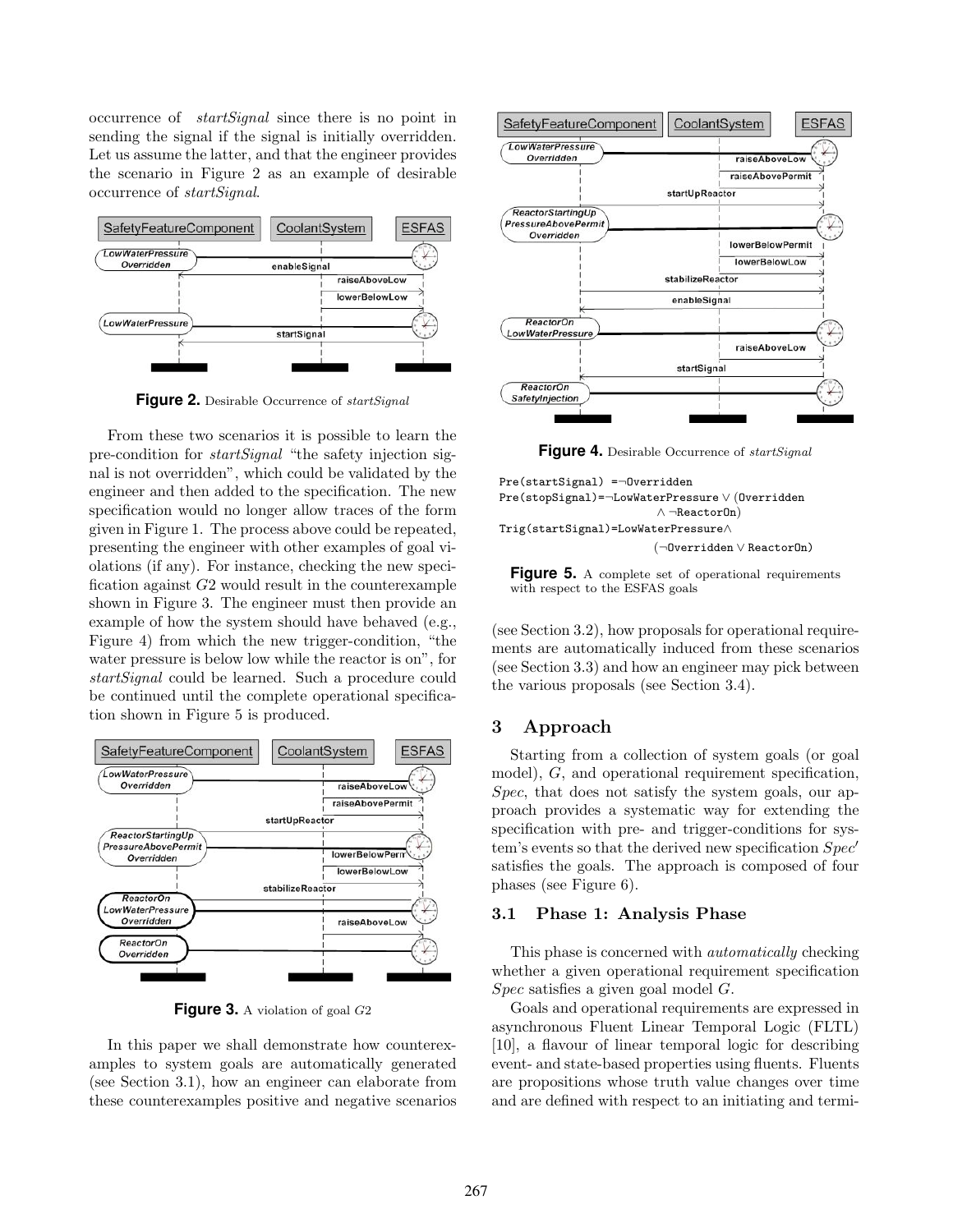

**Figure 6.** Approach overview

nating set of events. A fluent becomes true (resp. false) whenever an event from its predefined *initiating* (resp. terminating) set of events occurs. For instance, the fluent SafetyInjection has the events startSignal and stopSignal in its initiating and terminating events. The fluent definitions for this system are given in Figure 8.

The asynchronous FLTL formalization of goals and operational requirements uses a tick event to explicitly model time. Following the approach in [15], we require goals to be true only at the occurrence of a tick. For example, the informal goals G1 and G2 described at the beginning of Section 2 are formalized in Figure 7. Note that these properties can be automatically generated from formulae written in synchronous FLTL [15], a logic that abstracts away tick events.

```
G1 = \Box (tick \rightarrow ((LowWater Pressure \land \neg Overridden) \rightarrow\bigcirc (¬tick W (tick \land SafetyInjection)))
G2 = \Box (tick \rightarrow ((LowWater Pressure \land ReactorOn) \rightarrow\bigcap (¬tick W (tick \wedge SafetyInjection)))
```
**Figure 7.** ESFAS goals expressed in asynchronous FLTL

The input to the analysis phase is a set of system goals,  $G$ , and a partial specification,  $Spec$ , including fluent definitions and existing operation requirement, all formalised in asynchronous FLTL. Analysis consists in using the LTSA model-checker [17] to verify if Spec satisfies  $G$ . This is done by first automatically synthesising from Spec its least constrained LTS model M (as presented in  $[15]$ , and then by checking M against G using the tool's model checking algorithm. The result of the model checker can be either that Spec satisfies G, in which case the process successfully terminates, or that a counterexample is computed showing that Spec violates G. The counterexample is a system execution that satisfies all operational requirements in Spec yet does not satisfy at least one of the goals in G.

```
fluent SafetyInjection =
    \langle {\{\texttt{startSignal}\}, \{\texttt{stopSignal}\}} \ranglefluent Overridden =
    \langle{overrideSignal}, {enableSignal})initially True
fluent LowWaterPressure =\langle{lowerBelowLow}, {raiseAboveLow}}initially True
fluent PressureAbovePermit =
    \langle \{\mathtt{raiseWebPermit}\}, \{\mathtt{lowerBelowPermit}\}\rangleFigure 8. Fluent definitions for Safety Injection System
```
Returning to the safety injection system, let us assume the fluents definitions to be as in Figure 8 and the existing operational requirements to be initially composed of only the trigger-condition for startSignal, given by Trig(startSignal) = (LowWaterPressure∧¬ Overridden) and automatically formalised in asynchronous FLTL as:

 $\Box (tick \rightarrow ((LowWater Pressure \land \neg Overridden) \land$  $\neg PumpOn \rightarrow \bigcirc (\neg tick \; U \; startSignal)))$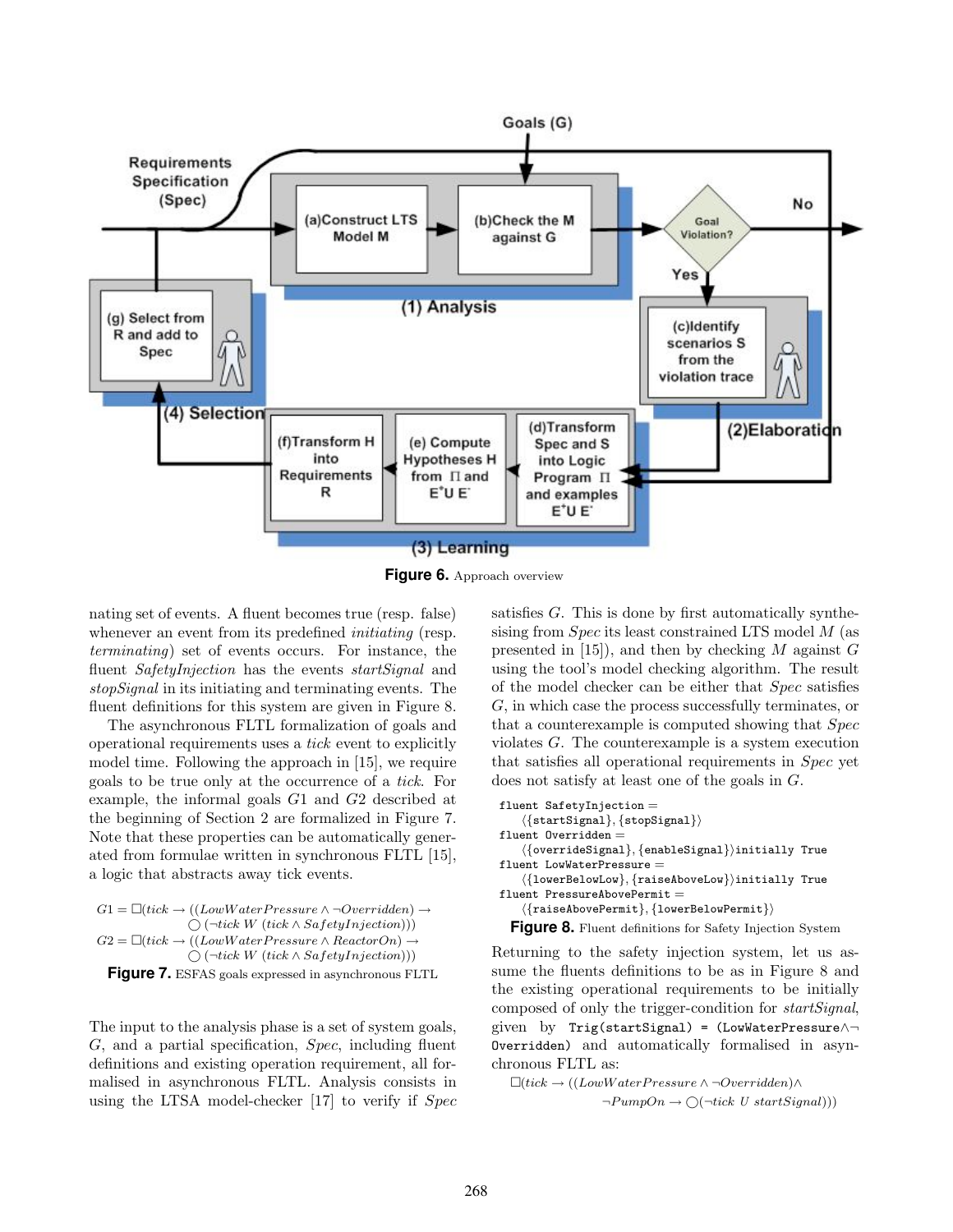

**Figure 9.** LTS model of initial specification

The first activity of this phase is to construct an LTS (Figure 9) that characterizes Spec. The second activity is to check the synthesised LTS against the system goals G given in Figure 7. In this case, LTSA generates the following violation trace, where the events in the left column show the shortest path leading to goal violation and the text on the right shows the fluents that are true after the execution of each event.

Trace to property violation in

| LowWaterPressure && Overridden<br>tick             |  |
|----------------------------------------------------|--|
| enableSignal<br>LowWaterPressure<br>raiseAboveLow  |  |
| lowerBelowLow<br>LowWaterPressure                  |  |
| LowWaterPressure && SafetyInjection<br>startSignal |  |
| LowWaterPressure && SafetyInjection<br>tick        |  |
| raiseAboveLow<br>SafetyInjection                   |  |
| stopSignal                                         |  |
| tick                                               |  |
| Analysed in:<br>5ms                                |  |

The above counterexample shows an execution that satisfies *Spec* but violates the goal G1. In fact, it corresponds to the scenario depicted in Figure 1. The violation indicates that the existing operational requirements are incomplete, and provides the basis for producing positive and negative scenarios from which new operational requirements can be learned.

## 3.2 Phase 2: Scenario Elaboration

This phase requires the involvement of an engineer to elaborate, from the counterexample generated by the analysis phase, examples of how the system should and should not behave. The aim is then to elaborate a set of positive and negative scenarios from a given violation trace. Scenarios are finite sequences,  $\langle e_1, ..., e_n \rangle$ ,

of event transitions. Such a sequence is accepted (resp. rejected) by an LTS if there is (resp. not) a trace in the LTS that has this sequence as its prefix. Positive (resp. negative) scenarios are desirable (resp. undesirable) sequences of event transitions, which may be accepted or not by an LTS. The aim of the next phases is to extend the operational requirements so that the LTS synthesised from it accepts the positive scenarios and rejects the negative scenarios identified in this phase.

In the counterexample produced by the analysis phase, there is at least one event that occurs and that should not have done so at that point in the trace. As the approach is concerned with developing operational requirements, we allow selecting only system controlled events and the tick event as undesirable events. Consequently, the engineer is required to elaborate from a given violation trace a negative scenario of the form  $\langle e_1, ..., e_n \rangle$  where  $e_n$  is either an undesirable system event or the tick event. In general, if  $e_n$  is a tick event the negative scenario would indicate that at least one system event e should have been triggered before the tick event  $e_n$  for the goal to be satisfied in that trace. If the undesirable event  $e_n$  is a system event then the negative scenario would show that the event  $e_n$  should not have occurred for the goal to be satisfied in that trace. For instance, in the counterexample shown in Figure 1, according to the discussion in Section 2, stopSignal is an undesirable event. Once such an event is identified, the prefix of the violation trace up to and included the undesirable event constitutes a negative scenario. For instance, the sequence  $\langle tick, enableSig$ nal, raiseAboveLow, lowerBelowLow, startSignal, tick,  $stopSignal$  would be the negative scenario elaborated from the feedback given in Figure 1.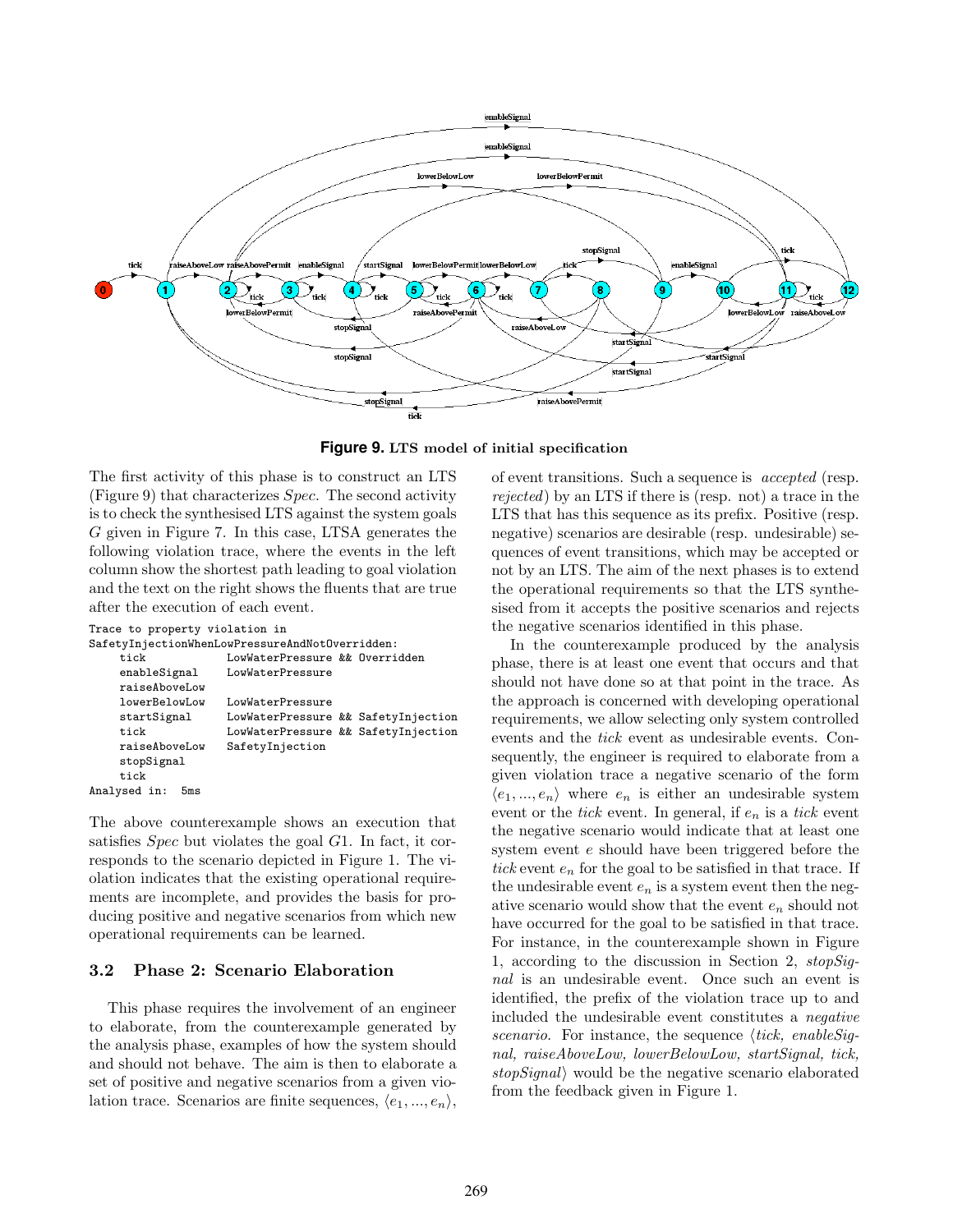Whereas the selection of the negative scenario is naturally implied by the violation trace and the goal it violates, the elaboration of positive scenarios is less rigid. The main underlying principle is that the positive scenario should be: i) a sequence of events exemplifying a desirable occurrence of the event  $e_n$  in question, ii) accepted by the LTS model of the given operational specification, and iii) consistent with all the goal.

In cases where the negative scenario ends with tick, the positive scenario should include, before this tick event, the occurrence of an event that will make it permissible. If the negative scenario has a system event as the last event  $e_n$ , then a positive scenario could, in principle, be any finite sequence of events starting from the initial state and ending with  $e_n$ , that is accepted by the LTS model and satisfies all goals. The engineer could use the animation feature of the LTSA system to animate the LTS model synthesised in the previous phase through the same prefix of the violation trace up to but excluded the event  $e_n$  and then follow alternative event transitions until the event  $e_n$  is subsequently encountered and the goal is satisfied. An heuristic for elaborating positive scenarios as counterparts to a negative scenario  $\langle e_1, ..., e_n \rangle$  is then to detect sequences of the form  $\langle e_1, \ldots, e_{n-1}, e_{k1}, \ldots, e_{km}, e_n \rangle$ where  $\langle e_1, \ldots, e_{n-1} \rangle$  is a prefix of the negative scenario, and the sequence  $e_{k1}, \ldots, e_{km}, e_n$  is an alternative, but this time desirable, sequence of transitions ending with the event  $e_n$ .

The question that naturally arises here is *how different* should the positive scenarios be from an elaborated negative scenario? A possible heuristic is the richness of positive scenarios with respect to a negative scenario. This can be measured by how many state-based fluents share the same truth value in the state where the conditions of an operational requirement (either pre- or trigger-conditions) are evaluated, over the collection of positive and negative scenarios elaborated by the engineer. The *fewer* these fluents are the *richer* the collection of positive scenarios is with respect to the negative scenario. Our case study indicates that there is a linear dependancy between the richness of the scenarios and that of pre- and/or trigger-conditions computed during the learning phase.

### 3.3 Phase 3: Learning

The objective of this third phase is to compute suggestions of operational requirements, pre- and triggerconditions, that added to the specification resolve the violation detected during the analysis phase. The input to this phase includes a (partial) specification of operational requirements, and the positive and negative scenarios elaborated by the engineer. By construction,

the previous phase guarantees that both the positive and negative scenarios are accepted by the LTS synthesised in the analysis phase, so the outcome of the learning phase has to be a set of operational requirements that together with the current specification, will yield an LTS that still accepts the positive scenarios but none of the negative ones.

In non-monotonic inductive learning terms [20], this problem is expressed as the task of learning a set of hypothesis that, added to a given specification, removes the negative examples  $E^-$  from the current set of consequences, while preserving the positive examples  $E^+$ . Our learning phase uses the non-monotonic learning system XHAIL [20]. This takes in input a set of Prolog rules, Π, and a set of positive and negative examples,  $E^+$  and  $E^-$ , also expressed in Prolog, and computes a set of new (Prolog) rules,  $H$ , that added to  $\Pi$  derives  $E^+$  but not  $E^-$ . The computation of H is performed within a search space defined by a *language bias*, also given to the XHAIL system in input to define the syntactic form of the rules that can be learned.

The first step of our learning phase is to encode the FLTL specification and the scenarios into Prolog. An automated encoding function has been developed [1] that provides a sound implementation of an FLTL specification into an Event Calculus [18] Prolog program (see Theorem 1 in [1]) to reason about time and effect of events. The positive and negative scenarios are also encoded into appropriate Prolog facts  $(E^+$  and  $E^-$ ). The language bias must be pre-set for the system. For validation purposes, in our case studies, we have mainly focused on the syntactic form of pre- and trigger-conditions considered by the KAOS approach [16], and corresponding Prolog-based language bias has been defined [1]. But, as discussed in Section 5, the approach is general enough to support the computation of more elaborate temporal rules. The XHAIL system is then used as a "back-end" tool on the automatically generated Prolog program and examples. The outcome is then also automatically translated back into the FLTL syntactic form of pre- and/or triggerconditions and returned to the engineer. As the encoding function from FLTL and scenario into Prolog and vice-versa are automatically done, the learning phase is essentially a "black-box" process of our approach. No expertise is required by the engineer of Prolog and of the usage of the learning system. The formal correctness of this "black box" process has been shown in [1] for the case of learning pre-conditions. The correctness of the process of learning trigger-conditions is a natural extension of these results. In simple terms, it can be shown that the pre- and trigger rules learned by the XHAIL system to cover given positive examples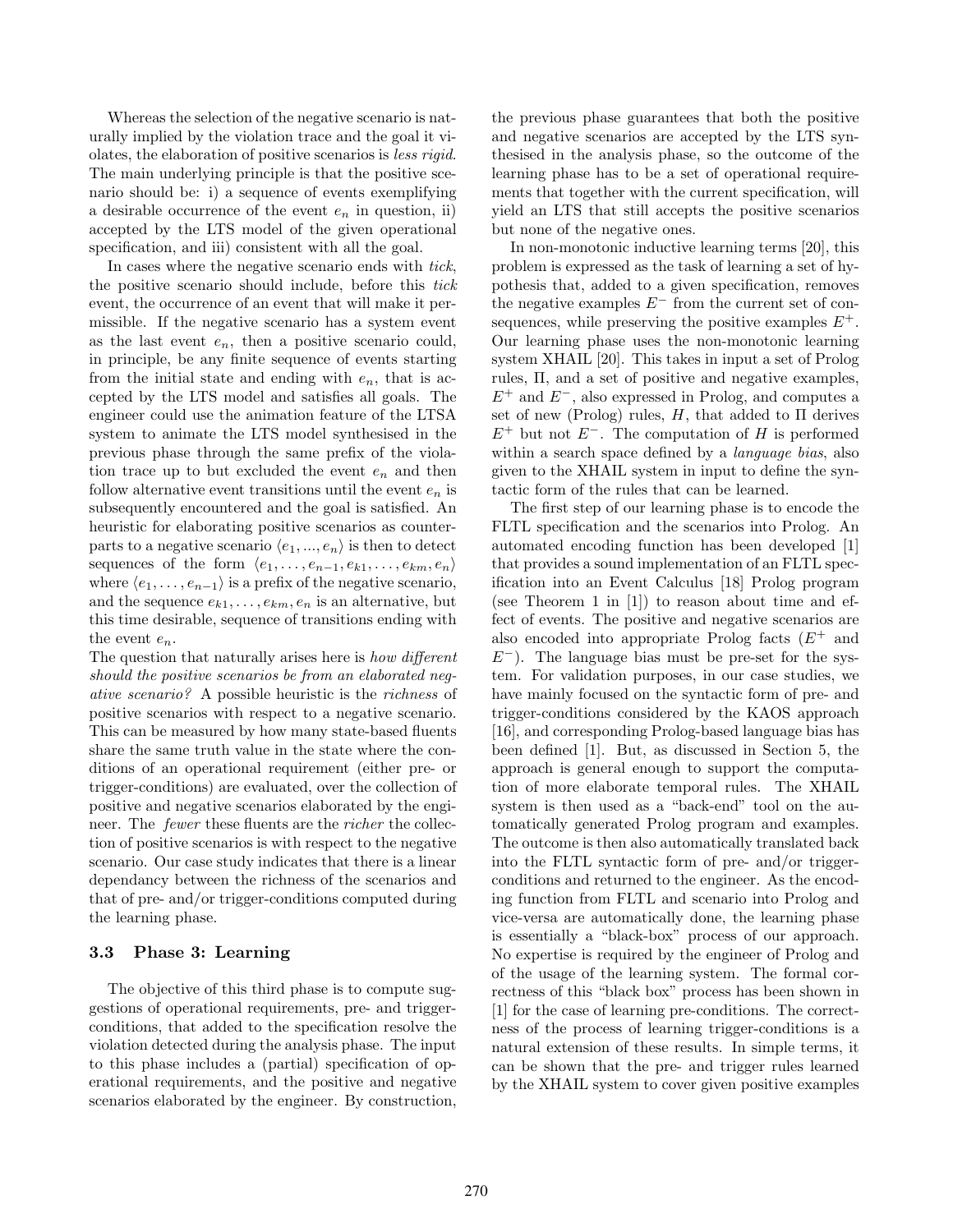and none of the negative ones, translated back into the FLTL representation provide the operational requirements needed to be added to the current specification in order to remove the negative scenario while preserving the positive one.

Within the context of the safety injection system, given the specification in Subsection 3.1 and the elaborated negative and positive scenarios illustrated in Subsection 3.2, the learning phase would return  $Pre (startSignal) = \neg Overridden indicating "safety in$ jection signal not overridden" as a pre-condition for startSignal formally expressed as:

 $\Box (tick \rightarrow (Overridden \rightarrow \bigcirc (\neg startSignal \ U \ tick))$ 

In the next *analysis phase*, the new specification obtained after adding these new requirements, produces an LTS model that still accepts the positive scenarios but now rejects the negative ones and therefore rejects the trace identified in the previous analysis phase.

### 3.4 Phase 4: Selection

The outcome of the learning phase consists of a set of operational requirements. The engineer is required to select from the proposed operational requirements and add his/her selection to the current specification. Any of the produced solutions are formally correct, meaning that any choice will remove the violation detected in the analysis phase, cover the positive and not cover the negative scenarios<sup>1</sup>.

The choice of operational requirement to include in the specification has an impact on the overall elaboration process. For instance, pre-conditions that are too strong (e.g. a pre-condition that restricts the occurrence of events more than necessary) may constrain the new specification too much and impair the learning process in subsequent iterations. On the other hand, pre-conditions that are too weak may only marginally constraint the specification and lead to a larger number of iteration steps before termination. The role of the engineer during this phase is therefore crucial. Providing automated guidance for this phase is discussed in Section 5.

## 3.5 The Cycle

The above describes the steps applied in a single iteration of the approach. The process is assumed to be repeated until all the necessary pre-conditions and trigger-conditions have been learned, which, together with the initial specification allow only those behaviors that satisfy the goals. Consider again the example. Running the analysis again on the model of the extended specification results in the following violation trace.

```
Trace to property violation in
```

```
SafetyInjectionWhenReactorOnAndLowPressure:
  tick PressureBelowLow
```

| raiseAboveLow<br>raiseAbovePermit |                               |
|-----------------------------------|-------------------------------|
| startUpReactor                    |                               |
| tick                              |                               |
| lowerBelowPermit                  |                               |
| lowerBelowLow                     | PressureBelowLow              |
| stabilizeReactor                  | ReactorOn && PressureBelowLow |
| tick                              | ReactorOn && PressureBelowLow |
| raiseAboveLow                     | ReactorOn                     |
| tick                              | ReactorOn                     |

Analysed in: 7ms

This counterexample is the basis for the positive and negative scenarios depicted in Figures 3 and 4, which in turn lead to the learning two alternative triggerconditions for startSignal.

The termination of this cycle is based upon the invariant property that from one iteration to another, the number of violation traces for the violated goal progressively reduces. This means that assuming that two iterations are needed to satisfy the goal model  $G$ , the traces in the LTS model of  $Spec_i$ , that violate the goals G strictly includes the set of traces in the LTS model of  $Spec_{i+1}$  that violate the goals. This is because the addition of a pre-condition and/or trigger-condition to the current specification reduces the number of violation traces, provided that the initial set of violation traces accepted by the LTS model generated from Spec is *finite* and no further goals are added to  $G$ . The application of our approach to two case studies, the Mine Pump System [12] and Injection System [4], has so far successfully confirmed the termination of the cycle and its convergence to the computation of a complete set of requirements that are complete with respect to the given goal model.

## 4 Case Study

This section reports on a case study we conducted to validate our approach. We report here in detail on a Mine Pump Controller case study taken from [12]. , and briefly discuss our experience of applying the approach to the London Ambulance System case study defined in [9].

For each of the systems studied, we had an informal description of the system-to-be, a linear temporal logic representation of its high level goals and a formal operationalisation of the goals, that is, a set of operational requirements that is complete with respect to the goals. It is important to note that all these elements, informal description, goals, and operational requirements, were produced by a third-party. The case studies consisted

<sup>1</sup> In case the engineer provides scenarios that are inconsistent with the given specification, the learning phase will fail to find requirements that are consistent with the given specification and scenario, and return a warning message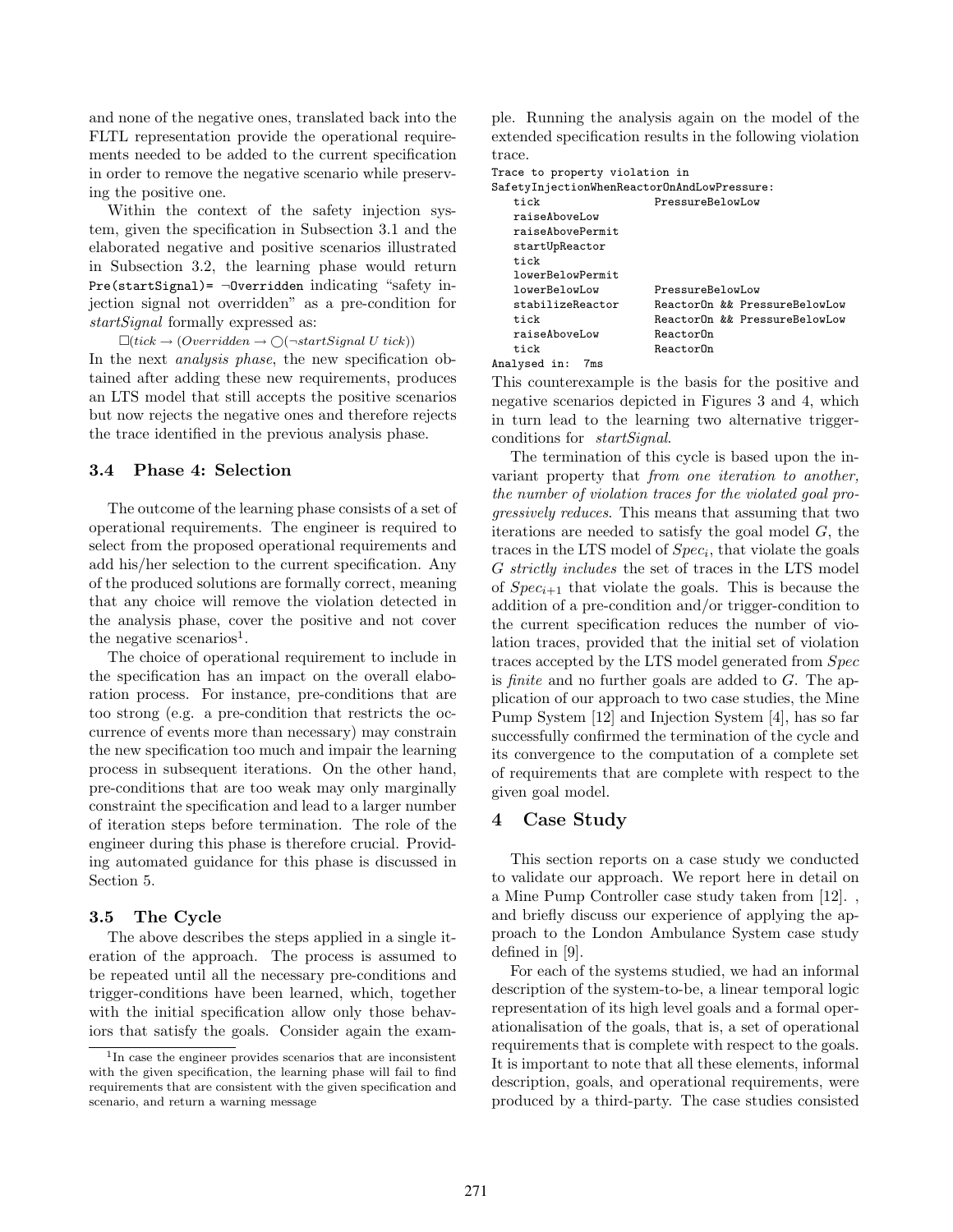in starting from the high-level goals and applying the iterative method described in this paper. Human interventions required by the approach were performed by one of the authors based on her understanding of the informal description of the system and the high-level goals. Having completed all iterations, the operational requirements learned were compared to the ones provided. In all cases, we were able to learn the provided operational requirements, however, in some cases we were also able to identify alternative operationalisations of the high-level goals.

In addition to the LTSA and the XHAIL systems, the case studies were conducted using a number of automated translation tools that support sound conversion of the various formalisms used in our approach. Note that the case studies were executed on a standard desktop computer (Core2Duo, 1 GB RAM) and that each iteration within a single case studies required less than 11 seconds of computation time.

#### 4.1 Mine Pump Controller

The controller of a mine pump [12] is expected to monitor and control water levels in a mine, to prevent water overflow. It is composed of a pump for pumping mine-water up to the surface and sensors for monitoring the water levels and methane percentage. The pump must be activated once the water has reached pre-set high water level and deactivated once it reaches low water level. Moreover, the pump must be switched off if the percentage of methane in the mine exceeds a certain critical limit. The goals are expressed in asynchronous FLTL as:

$$
G[PumpOnWhenHighWaterANDNoMethode] = \Box (tick \rightarrow ((HighWater \bigcirc \neg Methane) \rightarrow \bigcirc (\neg tickW (tick \wedge PumpOn)))) \qquad (1)
$$

$$
G[PumpOffWhenLowWater] = \Box (tick \rightarrow (LowWater \rightarrow \bigcirc (\neg tickW (tick \land \neg PumpOn)))) \qquad (2)
$$

$$
G[PumpOff When Methane] = \Box (tick \rightarrow (Method \rightarrow
$$

$$
\bigcirc (\neg tickW(tick \land \neg PumpOn))))
$$
(3)

$$
G[Alarm When Methane] = \Box(tick \rightarrow (Method \rightarrow
$$

$$
\bigcirc(\neg tickW(tick \land Alarm)))) \tag{4}
$$

The fluents appearing in the goal formalisation are defined as follows:

```
fluent PumpOn=< {switchPumpOn}, {switchPumpOff} >
fluent HighWater=< {raiseWaterLevel[High-1]},
                          {lowerWaterLevel[High]} >
fluent LowWater=< {lowerWaterLevel[Low+1]},
                          {raiseWaterLevel[Low]} >
                                     initially True
fluent Methane=< {signalMethane},
```

$$
\{signalNoMethod\}>\texttt{fluent Alarm}=<\{\texttt{raiseAlarm}\},\ \{\texttt{stopAlarm}\}>
$$

where *High* and *Low* are preset thresholds equal to 10 and 3 respectively.

We start the case study assuming no pre- and trigger-conditions are known. What follows is a summary of some of the iterations resulting from the application of our approach.

#### Iteration 1

Analysis: The analysis phase resulted in the following violation trace:

|              |     |  | Trace to property violation in PumpOffWhenLowWater: |  |  |
|--------------|-----|--|-----------------------------------------------------|--|--|
| tick         |     |  | LowWater                                            |  |  |
| switchPumpOn |     |  | LowWater && PumpOn                                  |  |  |
| tick         |     |  | LowWater && PumpOn                                  |  |  |
| Analysed in: | Oms |  |                                                     |  |  |

This trace exemplifies a possible system behaviour which violates the goal  $PumpOffWhen Low Water$  since the goal requires the pump to be off at the last tick.

**Scenario Elaboration:** The  $switchPumpOn$  is identified as the undesirable event. The negative scenario  $\langle tick, switchPumpOn\rangle$  is elaborated. A possible positive scenario is  $\langle tick, raiseWaterLevel.0,$ tick, raiseWaterLevel.1, tick,..., raiseWaterLevel.10, tick switch  $PumpOn$ .

Learning: The learning phase produces the two alternative pre-conditions for  $switchPumpOn$ :

$$
\begin{array}{ll}\n\text{Pre}(\text{switchPumpOn}) &= \neg \text{LowWater} \\
\Box(\text{tick} \rightarrow ((\text{LowWater}) \rightarrow \bigcirc \neg \text{switchPumpOn } U \text{ tick}))\n\end{array} \tag{5}
$$

$$
\begin{aligned} \text{Pre}(\text{switchPumpOn}) &= \text{HighWater} \\ \Box(\text{tick} \rightarrow ((\neg \text{HighWater})) \rightarrow \\ \bigcirc \neg \text{switchPumpOn } U \text{ tick}) ) \end{aligned} \tag{6}
$$

Selection: Pre-condition (6) is added to Spec. Iteration 2

The second iteration starts from the extended specification  $Spec_2 = Spec \cup (6)$ .

Analysis: The following violation trace is identified in the second iteration.

| Trace to property violation in PumpOffWhenLowWater:<br>tick<br>raiseWaterLevel.0 | LowWater<br>LowWater |
|----------------------------------------------------------------------------------|----------------------|
| tick                                                                             | LowWater             |
| raiseWaterLevel.1                                                                | LowWater             |
| tick                                                                             | LowWater             |
|                                                                                  |                      |
| raiseWaterLevel.10                                                               |                      |
| tick                                                                             |                      |
| switchPumpOn<br>tick                                                             | PumpOn<br>PumpOn     |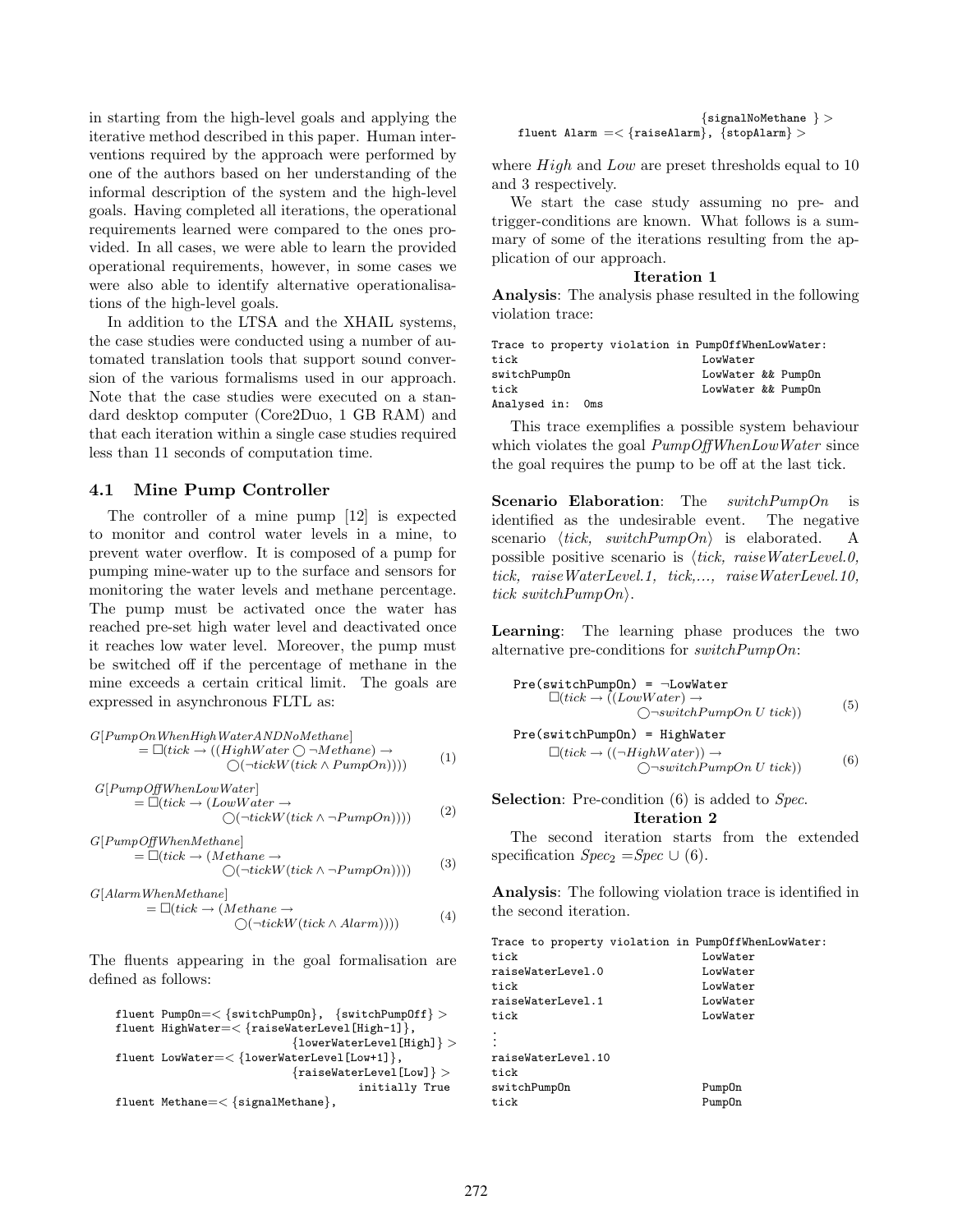| lowerWaterLevel.11                | PumpOn             |
|-----------------------------------|--------------------|
| $\bullet$<br>$\ddot{\phantom{0}}$ |                    |
| lowerWaterLevel.4                 | LowWater && PumpOn |
| tick                              | LowWater && PumpOn |
| tick                              | LowWater && PumpOn |
| Analysed in:<br>Oms               |                    |

This trace exemplifies another system behaviour which violates the goal  $PumpOffWhen Low Water$ .

Scenario Elaboration: The last tick is identified as the undesirable event. The negative scenario hence becomes  $\langle tick, raiseWaterLevel.0, tick, raiseWater.$ Level.1, tick,..., lowerWaterLevel.4, tick, tick $\rangle$ . A possible positive scenario is  $\langle tick, raiseWaterLevel.0,$ tick, raiseWaterLevel.1, tick,..., raiseWaterLevel.4, tick, switchPumpOff, tick $\rangle$ .

Learning: The learning phase in this case results in the following alternative solutions:

$$
\begin{aligned}\n\text{Trig}(\text{switchPumpOff}) &= \text{LowWater} \\
&\Box (tick \rightarrow ((LowWater \land PumpOn) \rightarrow \Box\n \text{Orick } U \text{ switchPumpOff}))\n\end{aligned}\n\tag{7}
$$
\n
$$
\text{and Trig}(\text{switchPumpOff}) = \neg \text{ HighWater} \\
\Box (tick \rightarrow ((\neg HighWater \land PumpOn) \rightarrow \Box\n \text{or} \text{line})\n\end{aligned}
$$

 $\Box (tick \rightarrow ((\neg HighWater \land PumpOn) \rightarrow \bigcirc\neg\neg\neg\n 'ick U switch. PumpOff))$  (8)

Selection: The trigger-condition  $(7)$  is selected and added to the specification after which the approach is applied again.

#### Iterations 3 to 7

We omit these iterations due to lack of space. The operational requirements learned in these iterations are the following:

$$
\begin{array}{ll} \mathsf{Trig_2}\left(\mathsf{switchPumpOff}\right) & = \mathsf{Method} \\ \Box(tick \rightarrow ((\neg Methane \land \neg PumpOn) \rightarrow \\ & \bigcirc \neg tick \; U \; switchPumpOff)) \end{array} \\ \mathsf{Pre}\left(\mathsf{switchPumpOn}\right) & = \neg Methane \\ \Box(tick \rightarrow ((Method \rightarrow \\ & \bigcirc \neg switchPumpOn \; U \; tick)) \end{array} \\ \begin{array}{ll} \mathsf{Trig}\left(\mathsf{switchPumpOn}\right) & = \mathsf{HighWater} \land \neg Methane \\ \Box(tick \rightarrow ((HighWater \land \neg Methane) \\ \rightarrow \bigcirc \neg tick \; U \; switchPumpOn)) \end{array} \\ \begin{array}{ll} \mathsf{Trig}\left(\mathsf{raiseHam}\right) & = \mathsf{Method} \\ \Box(tick \rightarrow ((Method \land \neg Alarm) \rightarrow \\ & \bigcirc \neg tick \; U \; raiseAlarm)\right) \end{array} \\ \begin{array}{ll} \mathsf{Pre}\left(\mathsf{stopHam}\right) & = \neg Methane \\ \Box(tick \rightarrow ((Method \land \neg Alarm) \rightarrow \\ & \bigcirc \neg stopAlarm \; U \; tick)) \end{array} \end{array} \end{array} \label{eq:3}
$$

#### Iteration 8

This iteration starts from the extended specification  $Spec_8 = Spec_2 \cup (9)$ .

Analysis: The following violation trace is produced

|                                  |  |                   | Trace to property violation in |  |          |
|----------------------------------|--|-------------------|--------------------------------|--|----------|
| PumpOnWhenHighWaterANDNoMethane: |  |                   |                                |  |          |
| tick                             |  |                   |                                |  | LowWater |
|                                  |  | raiseWaterLevel.0 |                                |  | LowWater |

| tick                 | LowWater            |
|----------------------|---------------------|
|                      |                     |
| tick                 |                     |
| raiseWaterLevel.10   | HighWater           |
| tick                 | HighWater           |
| switchPumpOn         | HighWater && PumpOn |
| tick                 | HighWater && PumpOn |
| switchPumpOff        | HighWater           |
| tick                 | HighWater           |
| Analysed in:<br>16ms |                     |

This trace indicates a violation to the goal PumpOnWhenHighWaterANDNoMethane.

Scenario Elaboration: *switchPumpOff* is indicated as the undesirable one. The negative scenario here becomes  $\langle$  tick, raiseWaterLevel.0, tick, ...., tick, switchPumpOn, tick, switchPumpOff $\rangle$ . Two possible positive scenarios are  $\langle$  tick, raiseWaterLevel.0, tick, ...., tick, switchPumpOn, tick, signalMethane,tick, switchPumpOff) as well as  $\langle$  tick, raiseWaterLevel.0, tick, ...., tick, switchPumpOn, tick, lowerWaterLevel.10, tick,...., lowerWaterLevel.4, tick,  $switchPumpOff$ 

Learning: The learning phase in this case results in the following alternative solutions:

Pre2(switchPumpOff) = LowWater ∨ Methane

$$
\Box(tick \to ((\neg LowWater \land \neg Methane) \to \bigcirc (\neg \ switchPumpOff \ U \ tick))) \tag{10}
$$

and Pre<sub>2</sub>(switchPumpOff) =  $\neg$  HighWater  $\vee$  Methane

$$
\Box(tick \to ((HighWater \land \neg Methane) \to \bigcirc(\neg switchPumpOff \ U \ tick))) \tag{11}
$$

**Selection:** The precondition  $(10)$  is added to  $Spec_8$ . Running the analysis again on  $Spec_9 = Spec_8 \cup (10)$ gives the following output:

#### No deadlocks/errors

Analysed in: 125ms

which indicates that a complete set of requirements has been computed.

Due to space restrictions, we have shown only a subset of the alternative proposals that the learning phase computes within a single iteration. It is important to note that not only did the learning phase propose all the operational requirements that could be generated manually in [16] but also, in some cases together with the operational requirements chosen in [16], the tool proposed stronger requirements that raised interesting issues regarding the behaviour of the controller. For instance, in addition to proposing  $\neg LowWater$  as the precondition for  $switchPumpOn$ , the learning tool proposed the pre-condition HighW ater which is perfectly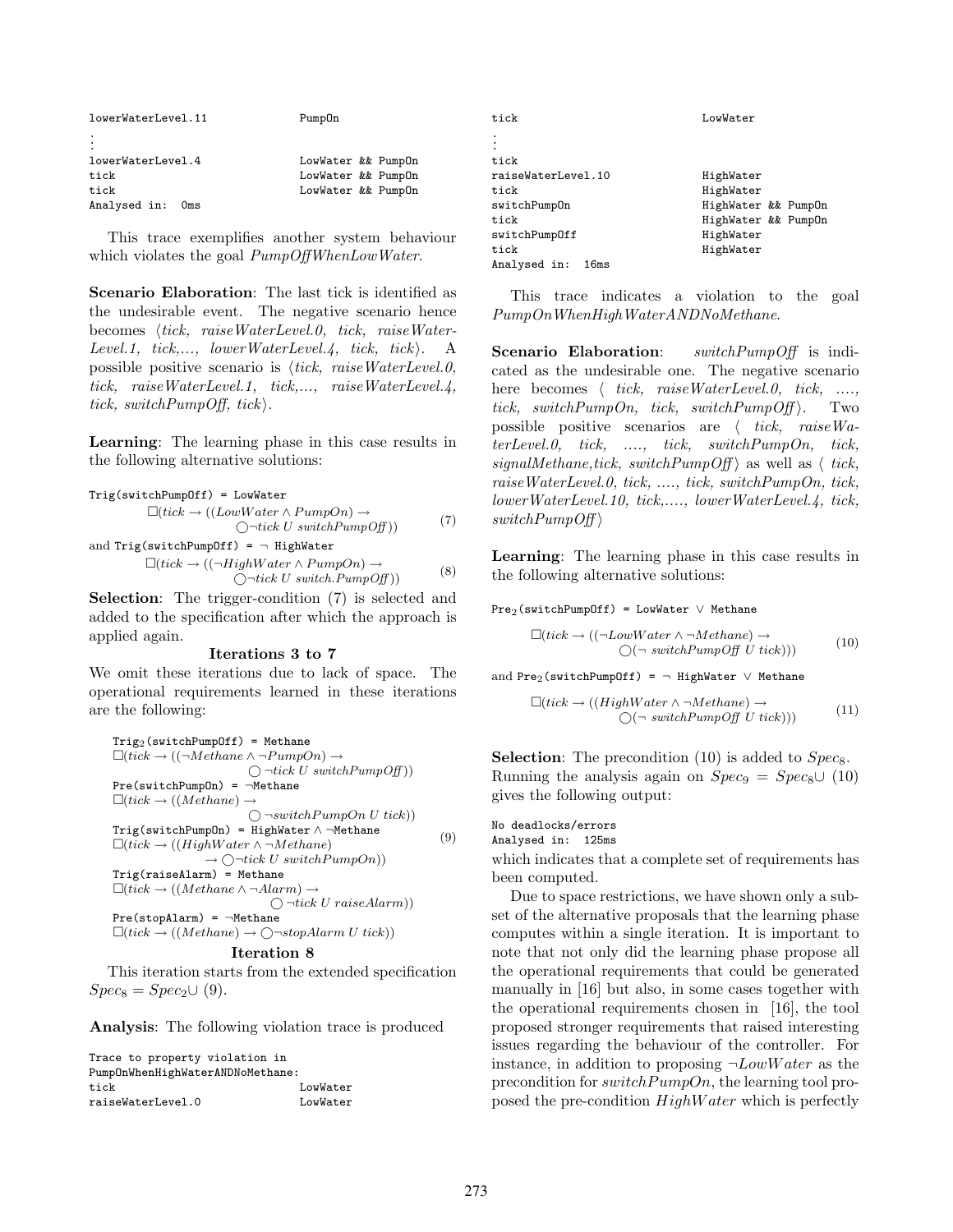sensible: the goals under specify the behaviour of the pump when water is neither high or low.

## 4.2 London Ambulance System

This case study is based on a system for dispatching ambulances to incidents in London. We applied our approach to a simplified version of the case study originally described in [9] considering the goal "If an incident form has been encoded an available ambulance should be allocated with in allocation\_delay time units". The case study showed that our approach is capable of learning requirements for complex goals such as the one which need to be satisfied within a bounded time period. In addition, the case study demonstrates certain flexibility of the approach to learn operational requirements of different syntactic structure. For instance, the approach computed a trigger-condition allocateAmbulance of the form: "the incident form has been encoded and the ambulance has not been allocated within allocation delay time units" formally expressed as (Encoded  $S_{\leq alllocation\_delay} \neg$  Allocated).

## 5 Discussion and Related Work

The approach described in this paper generalises that proposed in [2], which also integrates model checking and inductive learning. In [2], sets of pre-conditions are learned to guarantee a time progress property. The work described herein extends this approach, as it supports learning trigger-conditions and does not restrict goals to a specific kind of liveness property.

In Section 3.5, we have presented an argument concerning the termination of the cycle. Successful termination clearly holds in the case when the engineer is successful in elaborating those negative and positive scenario that directly contribute to learning complete and correct set of pre- and trigger-conditions with respect to the goals. Common to any technique that involves user intervention, backtracking maybe required in situations where the engineer fails to elaborate the scenarios correctly.

The work which is most related to ours is [16]. In [16], a pattern-based approach is proposed. From a temporal logic representation of the goals, it is possible to derive operational requirements by applying the appropriate pattern to terminal goals [8]. For instance given the goals G1 and G2 it possible to derive the trigger-conditions for startSignal and preconditions for stopSignal by applying the immediate achieve pattern to the goals[16]. However, because our approach relies on analyses of behaviour traces rather than temporal formulae, the processes such as goal refinement, obstacle analysis and operationalisation [8] can be bypassed provided the engineer gives the appropriate scenarios.

Other related work on the use of machine learning techniques as automated support in various aspects of requirements engineering include [13, 5, 3, 21]. Most relevant to our work is the approach in [13], where goal assertions, expressed in LTL, are iteratively inferred from user-given scenarios. Each iteration takes a single user scenario and generates a set of goal expressions that satisfy the scenario under certain considerations. These are added to the existing goal model, and the extended model checked for obstacles. The inductive learning process adopted in [13] does not take into account the current goal model as background whereas one of the main advantages in using the XHAIL system is the use of the current specification. Consequently the goals learned in [13] may be inconsistent, obstacles may be detected and a process of obstacle resolution may be needed before a subsequent iteration is performed. In our approach, however, the operational requirements that are learned during one iteration are guaranteed to be consistent with the current partial specification.

The work in [5, 6] uses grammar inference to support automated behavior model synthesis from user-defined scenarios. This involves generating an LTS that satisfies all given positive scenarios and none of the negative ones. Starting from this initial LTS model, the inference procedure attempts to generalise this model by merging states of the LTS and still preserving the initial set of scenarios. After each merge, the user is requested to categorize specific paths of the new LTS as positive or negative. To reduce the number of scenarios to be classified, a goal specification is assumed and only paths satisfying the goals are presented to the user. The generalisation process is based on a bottomup search. It starts with the most constrained LTS (i.e. the LTS that only contains paths that cover the initial set of scenarios) and progressively generalises it by merging states and therefore including more behaviors. This generalization process, however, depends on the order in which the states are considered for merging. On the other hand, the approach proposed in this paper considers a top-down search. It starts from the least constrained LTS model that satisfies the given specification, and it *refines* it adding pre- and triggerconditions on system events that eliminate undesirable behaviors. In contrast to [5, 6], this allows the addition of information such as goals and even scenarios that extend the alphabet of the description, during the process without requiring to start the process from scratch.

## 6 Conclusion

This paper proposes a tool-supported framework for requirements operationalisation from high-level goals that integrates model checking and inductive learning. The process supports an important activity in goal